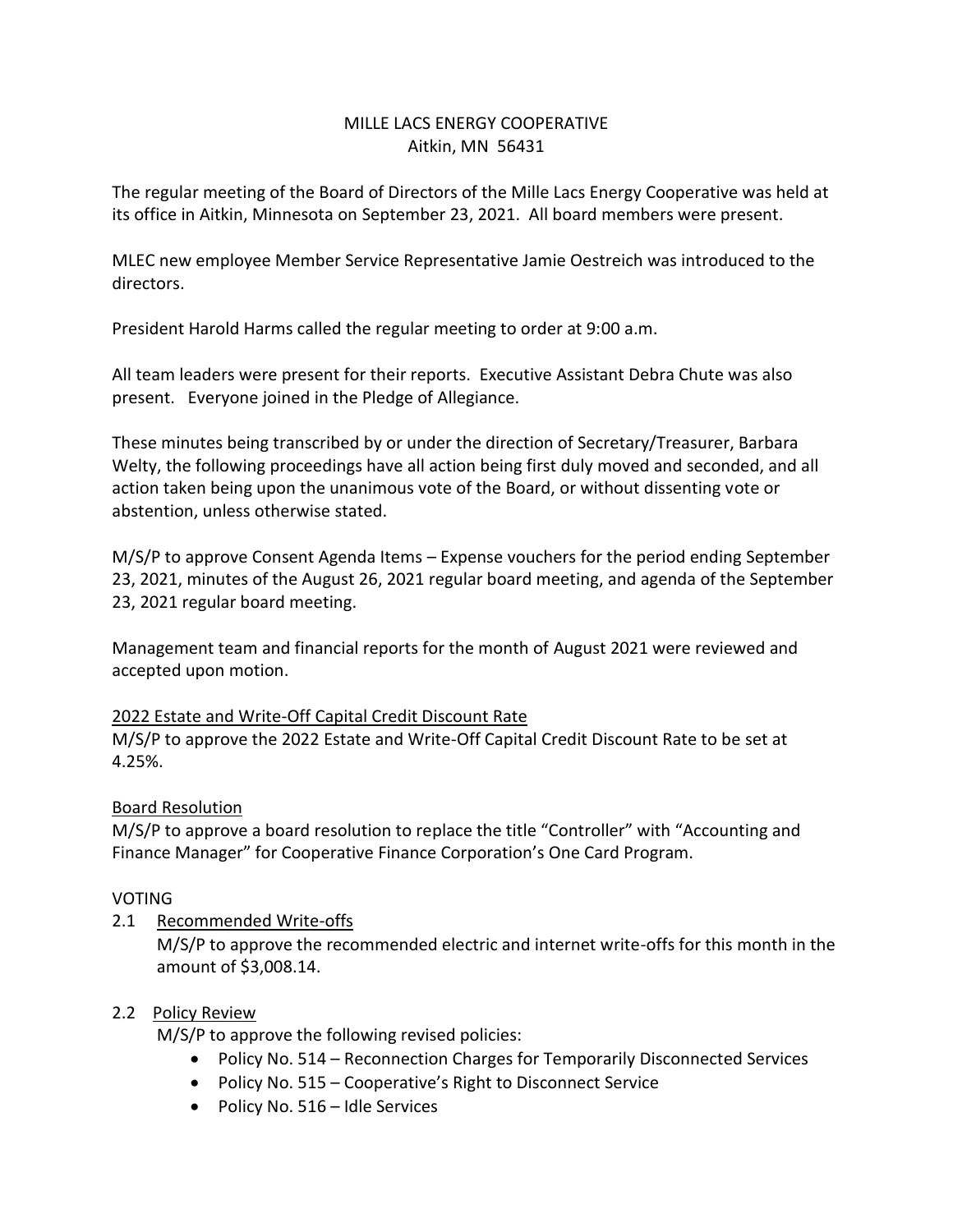Regular Board Meeting Minutes September 23, 2021

- Policy No. 517 Safety, Reliability and Service Quality
- Administrative Policy No. 517A Safety Reliability Process
- Policy No. 517B Form Customer Complaint Form

### 2.3 ACTIVITY REPORTS

 GRE – Harold Harms gave a verbal report on the September GRE Board Meeting. MREA – MREA 2022 Budget Proposal was reviewed. MREA News Release naming Mike Bull as MREA's Director of Policy and Regulatory Affairs was reviewed. RUS – None CFC – None NRECA August 2021 Board Update was reviewed. MAC – None FEDERATED – None NRTC – None RESCO – None NISC – None

Other – None

M/S/P to accept the activity reports.

### REPORTS

3.1 Safety Control

Deanna Soderberg of PLS presented Review of DOT Drug Policy on September 14<sup>th</sup>. The next scheduled Safety Training will be October 21st with Deanna Soderberg of PLS conducting a *Field Audit.* 

The 2021 Safety Cross was reviewed.

## 3.2 Cold Weather Rule Appels Committee Update

Committee members were identified for the next cold weather season. The directors will contact the member in their district to confirm their willingness to serve.

#### SCHEDULED MEETINGS

- 4.1 Garrison Commercial Club Fall Membership Dinner and Meeting October 19, 2021, Tuesday, Harbor Inn Attending: No one
- 4.2 MREA Legislative Summit November 10, 2021, Wednesday, Online, 9:00 a.m. – Noon Attending: Barb Welty and Carol Pundt will attend at MLEC office.

#### 4.3 Other Meeting Information

Three months look ahead @ MLEC Board meeting NON-Reoccurring Agenda Items: